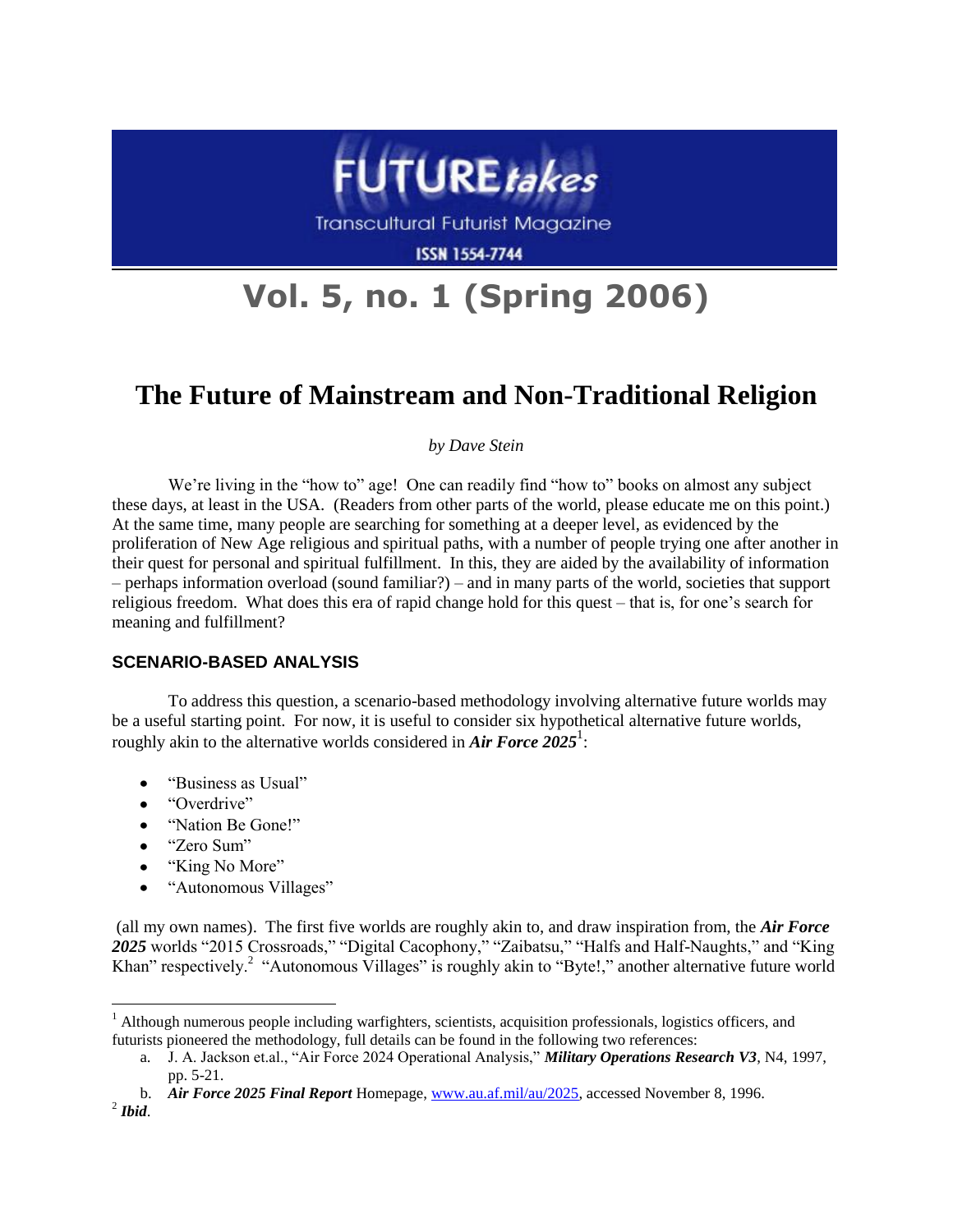considered in *Air Force* 2025 but not used in the final study.<sup>3</sup> It is important to note that these worlds are not mutually exclusive and that elements from more than one of these worlds can coexist in the future that eventually emerges.

#### **TOO MUCH OF A GOOD THING**

"Business as Usual" represents a comparatively evolutionary world, in which technology and the economy are the key drivers and operative "deities," reinforced by an "instant gratification" mindset at least in some parts of the world. If socioeconomic polarization is disregarded for now (that is, deferred to "Zero Sum"), this seemingly benign world offers continued satisfaction from material prosperity, possessions, consumerism, diversion, entertainment, and other trappings of mainstream success such as status. In this world, various people will at some point experience an emptiness that the "good things in life" cannot fulfill, and this emptiness will set them on a search for fulfillment beyond the material world and physical senses. However, many others will have less of an interest in – or at least will place less priority on – personal and spiritual growth above and beyond that which serves their material, career, and related life goals, especially given the "instant gratification" mindset and the "chronological challenge" of living in a not-enough-hours-in-the-day society with its working lunch, eat-at-your-desk, and even uncompensated overtime routines to boot. Contrast this with the hunter-gatherer days, in which people allegedly had more time to gaze at fires or at stars in contemplation!

Of those who do seek personal and spiritual growth, the temptation to try several paths in succession, without giving any one of them a fair chance to yield results, will be strong in the "instant gratification" or "quarterly earnings statement" cultures. On the average, they will be drawn to paths (and in some cases, cults) that promise quick results as opposed to slow, steady growth. In like manner, this behavior is presently found in other areas of human activity, for example, when one jumps from one weight loss plan to another without giving any one of them a fair chance. Yet, there are those who will make a commitment to a particular spiritual path, be it a mainstream religion or a non-traditional one.

## **THE ONLY THING THAT DOESN'T CHANGE IS …**

"Overdrive," like "Business as Usual," represents a world of general prosperity. To the extent that people experience this prosperity, the analysis for "Business as Usual" is applicable. In "Overdrive," however, the explosive rate of change puts at risk one's safety nets, underpinnings, and even identity in ways that lead to discontent for many. Economic growth is at an explosive pace and is accompanied by rapid growth and proliferation of technology – for example, pervasive information technology (IT), biotech, and nanotech. This exponential growth and proliferation of technology empowers the individual as well as small groups, good and bad. Even if one disregards individuals and groups with malevolent intentions, the empowerment leads to decreasing order and authority. Additional possible consequences include social isolation as well as a surveillance society that trades some privacy for safety and security.

Then there is explosive change itself – change that puts at risk the stable reference points to which many people are generally accustomed. Taken to the extreme, nothing can be counted on anymore – one's employment, retirement, financial security, lifestyles, friends (personal relationships), national boundaries, and alliances. Indeed, elements of this alternative future world (and of the others postulated herein) are present even today. Even the possibility of electronic democracy (direct voting by citizens on all matters) can be envisioned in "Overdrive," such that government itself becomes as fickle as the polls! For its part, technology itself might lose its place in the pantheon of *de facto* gods if it fails to solve social problems – or worse yet, if it is perceived as creating more problems than it solves. A Luddite backlash, anyone?

 $\overline{a}$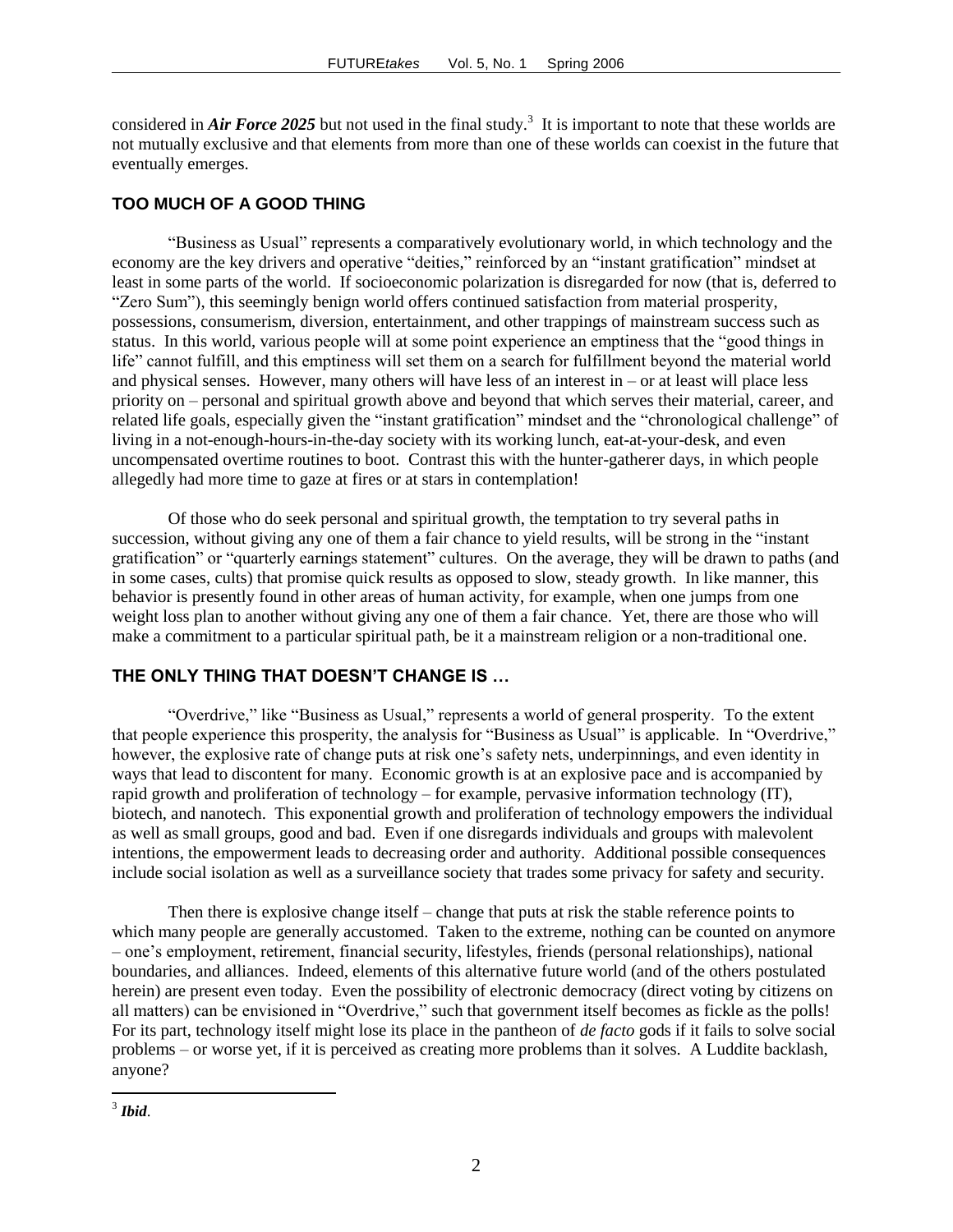In "Overdrive," empowerment might at some point lead to disempowerment or to empty, nonfulfilling empowerment. This, plus social isolation and the fear and anxiety resulting from the lack of a stable reference point, will tend to cultivate fatalism among some and a survivalist mindset among many more, even though some will prosper initially. As more people find themselves living lives of maintenance, there are correspondingly fewer opportunities for self-actualization, and "instant gratification." In "Overdrive," many will search for any stable reference point and identity that they can find (assuming that humans themselves do not change beyond a need for stability and identity), perhaps starting with one's family (assuming that families as we know them still existed), one's "tribe" (ethnicity), or one's country (again, provided that the nation-state still existed). Even today, the "tribe" provides an identity that puts a value-based veneer on interest-based conflicts and that in some cases is itself a basis for conflict, and extreme identification with one's tribe typically leads to rampant nationalism, racism, and xenophobia. Likewise for religion when it serves as a label or identity in an "usthem" sense.

However, some will turn to religion and to spiritual paths for reasons transcending identity, specifically to seek meaning, fulfillment, and inner peace beyond everyday life. With some of the mainstream religions themselves being tested by rapid change even today, there will be considerable interest in the non-traditional ones, although a resurgence of some of the traditional religions is not beyond possibility. Of course, cults also tend to capitalize on discontent and disillusionment with everyday life.

The third hypothetical world, "Nation Be Gone," presents similar challenges. In this world, the nation-state, heretofore a relatively stable reference point, becomes less relevant, primarily as the result of new geostrategic actors – alliances, trade blocs, multinational corporations, transnational ethnic groups, transnational cause-oriented groups (benevolent as well as malevolent), and the media – themselves empowered by new technology. Here, too, a feeling of marginalization as well as powerlessness becomes pervasive, possibly accompanied by a loss of confidence in governments in general. One might envision the search for meaning, fulfillment, and a stable reference point to proceed as in "Overdrive."

## **IT ALL ADDS TO NOTHING**

"Zero-Sum" represents a world that is highly polarized (haves vs. have-nots), in which the polarization is exacerbated by ethnic, cultural, religious, or other demographic clashes. The rampant resentment leads to war, revolution, and terrorism – challenging enough – and this strife and conflict in turn will displace large numbers of people into refugee camps that lead to further challenges including nationalistic backlashes as well as disease spread risk. Accompanying the conflict and displacement will be ethnic strife, tribalism, and xenophobia.

In this "Zero-Sum" world, one will find interest-based conflicts – that is, conflicts over habitable land, food, water, healthcare, and the other necessities of life – as the have-nots struggle to survive. A value- (identity-) based conflict component will also manifest because of resentment. The competition for resources and rampant conflict itself will stress the environment to its limits, resulting in further loss of habitable land and (at least, for the have-nots) access to the necessities of life, reinforcing the zero-sum mindset. Resource conflict feeds on itself, leading to more refugees and in turn more conflict in a vicious circle sense. Even some of the haves see a lower standard of living. In the extreme, the environmental degradation assumes proportions that are more ominous, such as a loss of biodiversity (with its own further consequences to the environment and the availability of foods and herbs), a "neo-Atlantis" (that is, submergence of coastal regions), and increased incidence of skin cancer if the ozone layer is compromised.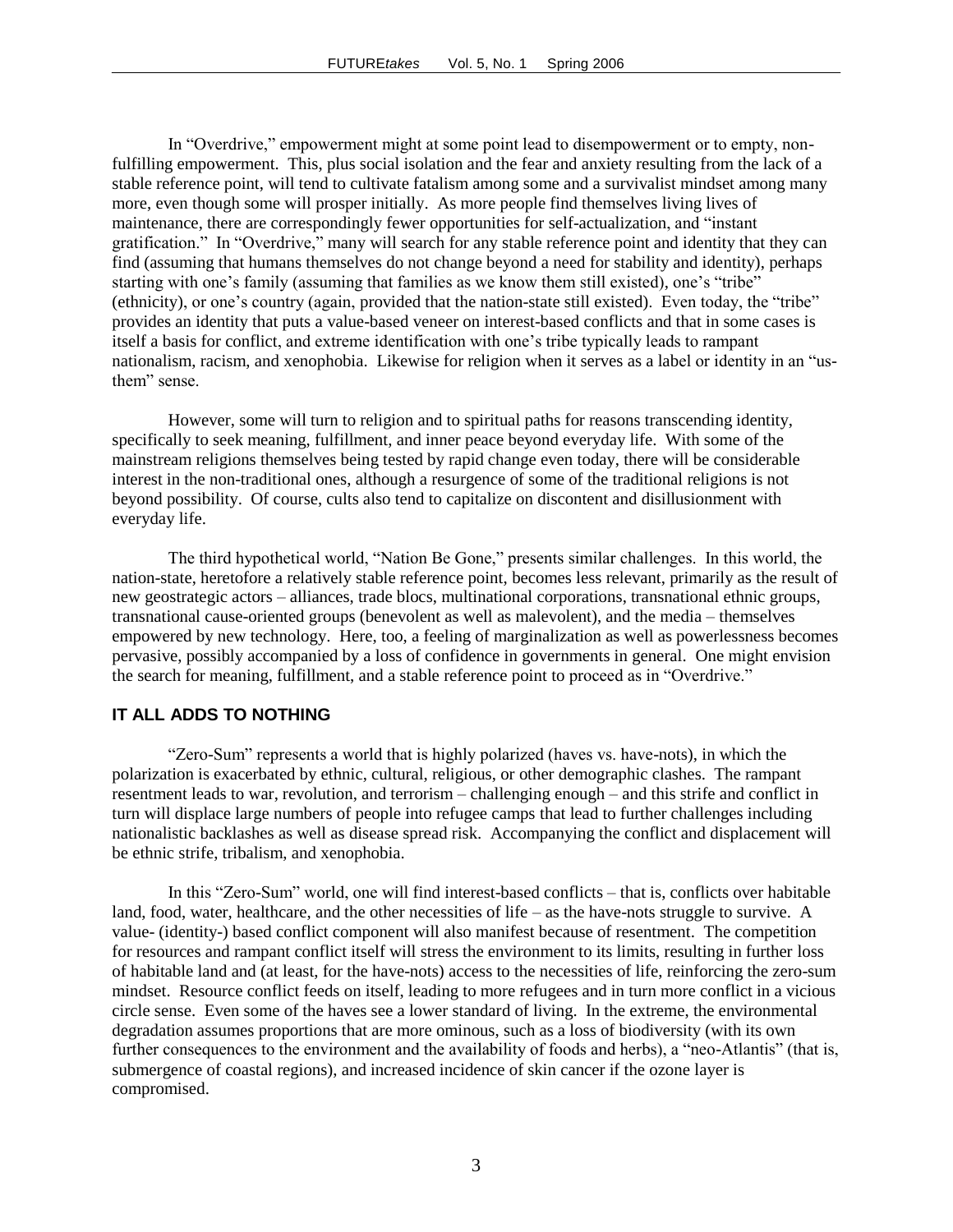What does this mean for the people, especially the have-nots? Anxiety and fear. A sense of powerlessness, fatalism, despair, and marginalization. Among haves and have-nots alike, a survivalist mentality – indeed, a zero-sum mindset – coupled with a general loss of confidence in governments to preserve order. On the one hand, the survivalist mentality will tend to keep people focused on the lowest levels of Maslow's hierarchy of human needs, and in any event, one might expect to find fewer opportunities for self-actualization outside of conflict and demagoguery. At the same time, there are those who seek meaning, fulfillment, and contentment beyond the physical realm of "everyday life" (if one can call it living). Furthermore, in this world, like "Overdrive" and "Nation Be Gone," there will be the tendency for people to search for a stability and identity reference point, be it the family, the tribe (ethnic group), the nation, one's culture, or a religion or spiritual path. To this end, the tribe, culture, or nation – or even a mainstream religion – might initially be attractive to large numbers of people, but overidentification therewith will fan the flames of conflict. At some point, there is the possibility that those who survive are drawn to a "non-binary" spiritual path (that is, a path that recognizes and accepts other paths, as opposed to one that is based on us-versus-them duality).

"King No More," roughly akin to "King Khan" of *Air Force* 2025,<sup>4</sup> is a world characterized by the loss of US superpower status and Western cultural preeminence. This loss of superpower status is coupled with a weakening economy, in a vicious circle sense, as well as with a loss of *de facto* linguistic dominance. In this world, individual and organizational (corporate) survival might necessitate the mastery of other languages and the capability to adapt to those cultures on the rise. Simultaneously, there is a decline in the relatively high standard of living declines in various nations. This standard of living decline will motivate a search for fulfillment beyond the everyday world. Additional factors include, as before, fewer opportunities for self-actualization and fulfillment, the possible loss of confidence in the government (which is actually a reflection of its people), and the search for a stable reference point.

The final world considered is "Autonomous Villages," a relatively benign world in which there is at least the possibility of lifestyles that are relatively balanced as well as interpersonal relationships that are more meaningful – as one might infer by comparing small, mid-size, and large cities in the contemporary US. In this sense, perhaps there is a tribal mindset in nearly all of us, as it is generally easier to relate to small groups than to larger, impersonal ones. In this world, there is correspondingly less marginalization and alienation. But this world itself has two possible trajectories. On one, "Autonomous Villages" provides material happiness and diversion similar to that available in "Business as Usual," in which case the analysis of that world is applicable. The other trajectory leads to a world in which meaningful personal relationships provide a dimension beyond contemporary cut-throat, fast-paced mainstream life and where balanced lifestyles motivate and provide more time for introspection.

#### **PRELIMINARY CONCLUSIONS**

While neither this mini-analysis nor the set of alternative future worlds used therein is exhaustive, it identifies phenomena that can influence the general interest in spirituality and religion. They are as follows. First, for many people, material fulfillment, material success, and diversion tend to lessen interest in introspection, religion, and spirituality. The countervailing factor is that at least for some people, the material-and-diversion ("MAD"?) happiness eventually proves empty, at which point they seek fulfillment beyond their next promotion, next major purchase, or entertainment.

Secondly, an "instant gratification" culture tends to weaken the concept of long-term commitment to anything, including a religion or a spiritual path, on the average.

 4 *Ibid*.